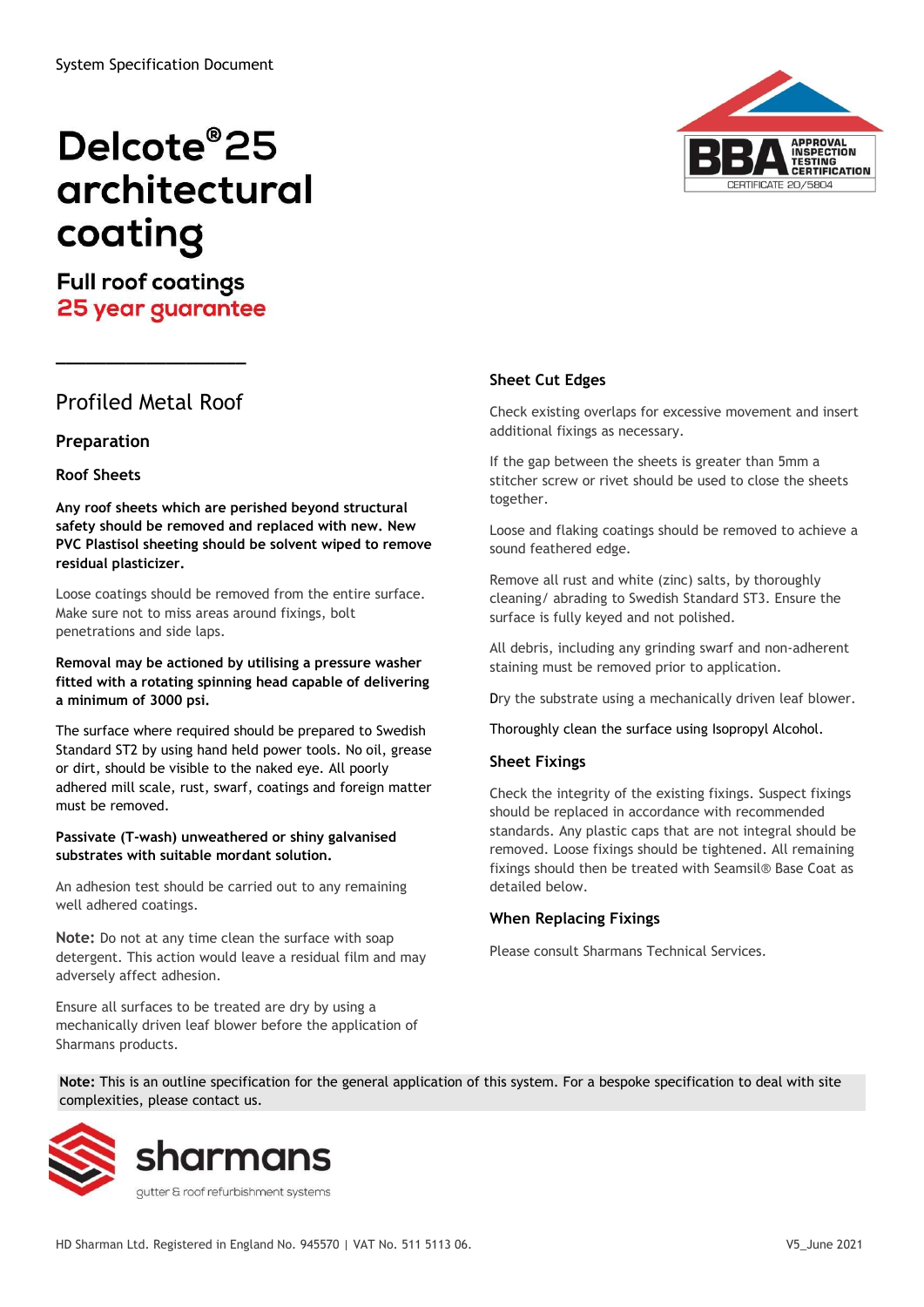# Delcote®25 architectural coating

**Full roof coatings** 25 year guarantee

# Profiled Metal Roof

 $\overline{\phantom{a}}$  . The contract of the contract of the contract of the contract of the contract of the contract of the contract of the contract of the contract of the contract of the contract of the contract of the contract of

## Product Application

### Sharmans Barrier Primer – (Where Applicable)

Bitumen and other volatile materials must be removed. Any remaining residue must be primed with Sharmans Barrier Primer as follows:

Thoroughly mix parts A and B together (do not part mix).

Apply by brush at a wet film thickness of 157 microns (6m²/litre) and leave to dry to a tack free state.

#### Seamsil® Sealant

#### To Overlaps, Ridge / Flashing Joints & Tops Of Rooflights

Seamsil® Sealant is gun-applied into the gap between the upper and lower roof sheets, as close to the edge of the upper sheet as possible, forming a complete bridged seal.

The Seamsil® system may also be used on the vertical lap joints if the roof suffers from water ingress due to incorrect lap formation.

#### Seamsil® Base Coat

Seamsil® base coat should be applied at least 25mm above the edge of the roof sheet or either side of the overlap, and where applicable a further 10mm beyond the prepared exposed metal to ensure complete coverage.

For neat aesthetics, the coating should be applied in a straight line. To aid this, a pencil line or a straight edge can be used.





### At Overlaps

Whilst the Seamsil® Sealant is still wet, apply Seamsil® Base Coat by brush at a minimum wet film thickness of 220 microns. Work in a smooth upward motion over the sealant, ensuring complete coverage of all exposed and prepared metal. Allow to cure to a tack free state.

The finished Seamsil® treatment must form a fillet across the joint that visually obscures the leading edge of the top sheet.

#### At All Other edges

Apply Seamsil® Base Coat by brush at a minimum wet film thickness of 220 microns, ensuring complete coverage of all exposed and prepared metal, and encapsulating the sheet edge. Allow to cure to a tack free state.

#### At Fixings

Brush apply one liberal coat of Seamsil® Base Coat over and around the roof fixings, ensuring a full encapsulation is achieved, especially at the base. Allow to cure to a tack free state.

#### Delglaze® (where applicable)

For rooflights being coated using Delglaze®, please refer to the Delglaze® System Specification and the relevant Product Data Sheets.

When using Delglaze® in conjunction with Delcote®, ensure that the Delglaze® treatment is carried out first, and that the rooflights are then suitably covered in a safe manner to prevent overspray.

#### Delcote® Base Coat

#### All roof areas

#### Ensure Seamsil® treatment is tack free.

Utilising spray, roller or brush apply a first coat of Delcote® to the prepared, clean & dry, structurally sound surfaces at a wet film thickness of 166 microns and allow to fully cure.